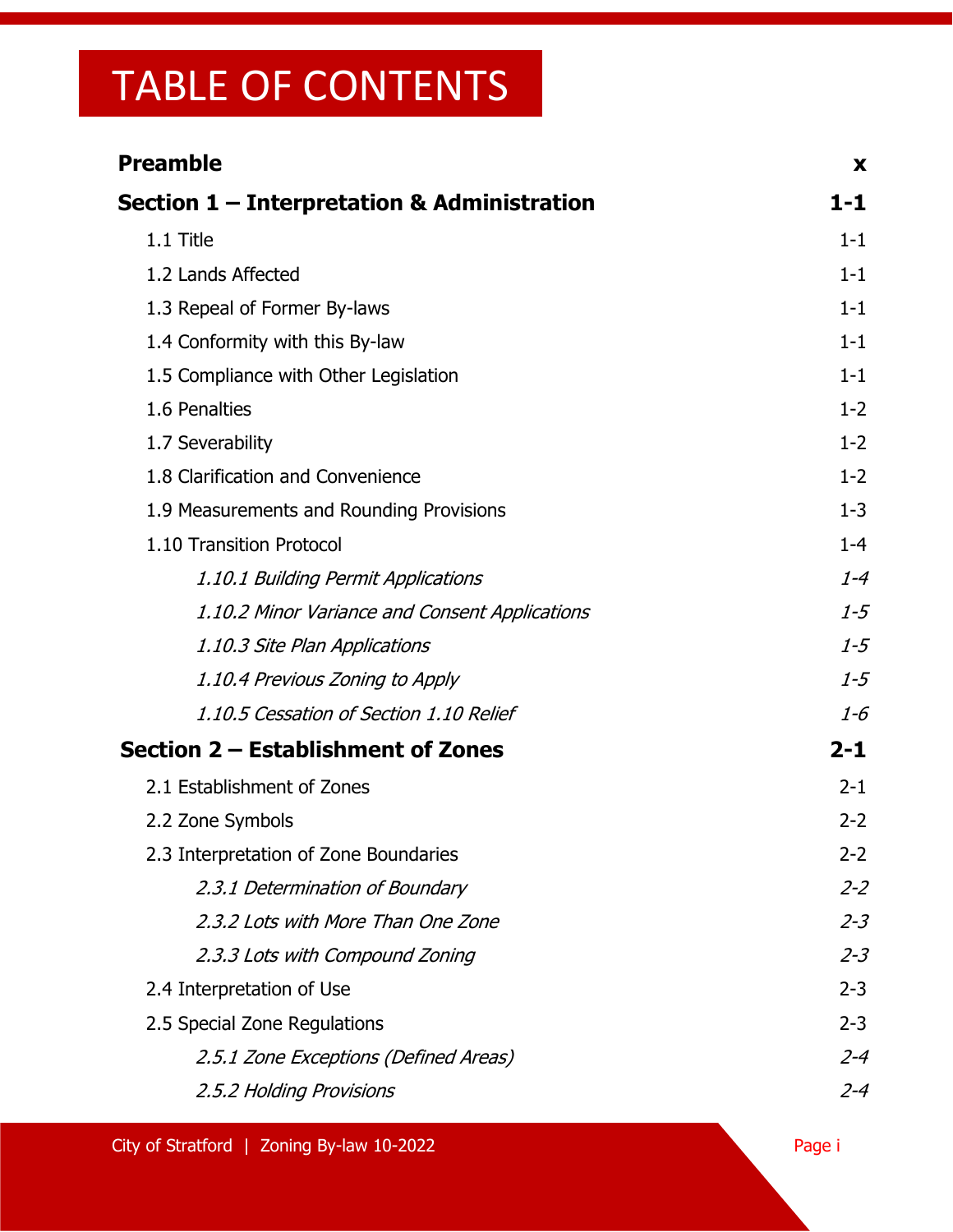| 2.5.3 Bonus Provisions                                         | $2 - 11$ |
|----------------------------------------------------------------|----------|
| 2.5.4 Temporary Use Permission                                 | $2 - 14$ |
| 2.5.5 Upper Thames River Conservation Authority Regulated Area | $2 - 14$ |
| 2.5.6 Stratford Municipal Airport and Adjacent Area            | $2 - 14$ |
| Section 3 — Definitions                                        | $3 - 1$  |
| Section 4 – General Provisions                                 | $4 - 1$  |
| 4.1 Accessory Buildings, Structures and Uses                   | $4 - 1$  |
| 4.1.1 Uses Permitted                                           | $4 - 1$  |
| 4.1.2 Location                                                 | $4 - 1$  |
| 4.1.3 Lot Coverage                                             | $4 - 3$  |
| 4.1.4 Regulations                                              | $4 - 3$  |
| 4.2 Access Required to a Street                                | $4 - 5$  |
| 4.2.1 Lot Frontage Requirements                                | $4 - 5$  |
| 4.3 Bed and Breakfast Establishments and Short Term Rental     |          |
| Accommodation                                                  | $4 - 5$  |
| 4.3.1 Bed and Breakfast Establishment                          | $4 - 6$  |
| 4.3.2 Parking Requirements                                     | $4 - 8$  |
| 4.3.3 Other Requirements                                       | $4 - 9$  |
| 4.3.4 Accessory Guest Room                                     | $4 - 10$ |
| 4.3.5 Accessory Guest Rooms in Accessory Buildings             | $4 - 10$ |
| 4.4 Cannabis Production Facility                               | $4 - 11$ |
| 4.5 Consents Subject to an Agreement                           | $4 - 11$ |
| 4.6 Construction Uses                                          | $4 - 12$ |
| 4.7 Daylight Triangles and Visibility Triangles                | $4 - 12$ |
| 4.7.1 Minimum Daylight Triangle Requirement                    | $4 - 12$ |
| 4.7.2 Minimum Visibility Triangle Requirements                 | $4 - 12$ |
| 4.7.3 Prohibition of Obstructions within Visibility Triangles  | $4 - 13$ |
| 4.7.4 Exemptions                                               | $4 - 13$ |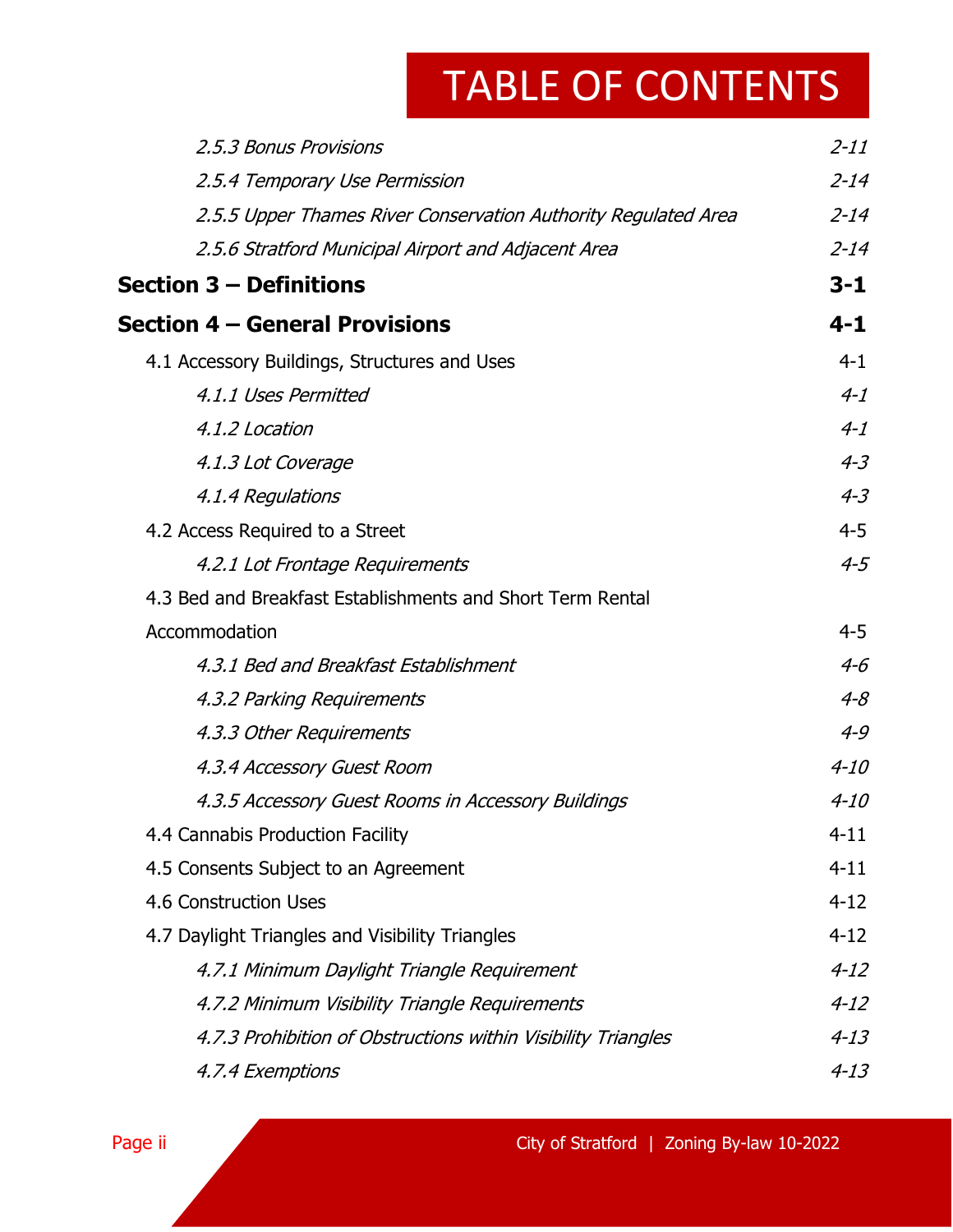| 4.8 Drive Throughs, Stacking Lanes and Stacking Spaces            | $4 - 14$ |
|-------------------------------------------------------------------|----------|
| 4.9 Dwellings Per Lot                                             | $4 - 15$ |
| 4.10 Garden Suites                                                | $4 - 15$ |
| 4.11 Group Homes                                                  | $4 - 16$ |
| 4.12 Height Exceptions                                            | $4 - 17$ |
| 4.13 Home Occupations                                             | $4 - 18$ |
| 4.14 Landscaped Open Space                                        | $4 - 19$ |
| 4.15 Minimum Distance Separation Requirements                     | $4 - 20$ |
| 4.16 Model Homes and Temporary Sales Offices                      | $4 - 20$ |
| 4.17 Non-Conformity with this By-law                              | $4 - 21$ |
| 4.17.1 Continuation                                               | $4 - 21$ |
| 4.17.2 Repair                                                     | $4 - 22$ |
| 4.17.3 Extensions                                                 | $4 - 22$ |
| 4.17.4 Legal Existing Lots                                        | $4 - 22$ |
| 4.17.5 Reduction in Lot Area                                      | $4 - 22$ |
| 4.17.6 Lots Created Through Plan of Subdivision or Consent        | $4 - 23$ |
| 4.18 Outdoor Swimming Pools and Hot Tubs                          | $4 - 23$ |
| 4.19 Outside Display and Sale of Goods, Materials and Merchandise | $4 - 24$ |
| 4.20 Permitted Yard Encroachments                                 | $4 - 24$ |
| 4.20.1 Projection into Required Yards                             | $4 - 24$ |
| 4.21 Planting Strips                                              | $4 - 27$ |
| 4.22 Public Uses                                                  | $4 - 27$ |
| 4.23 Rooftop Mechanical Equipment and Mechanical Penthouses       | $4 - 28$ |
| 4.24 Second Suite Regulations                                     | $4 - 28$ |
| 4.24.1 Permitted Use Requirements                                 | $4 - 28$ |
| 4.24.2 Parking Requirements                                       | $4 - 29$ |
| 4.24.3 Entrance Requirements                                      | $4 - 29$ |
| 4.24.4 Restricted Areas                                           | $4 - 30$ |
| 4.25 Servicing Requirements                                       | $4 - 30$ |

City of Stratford | Zoning By-law 10-2022 Page iii American Page iii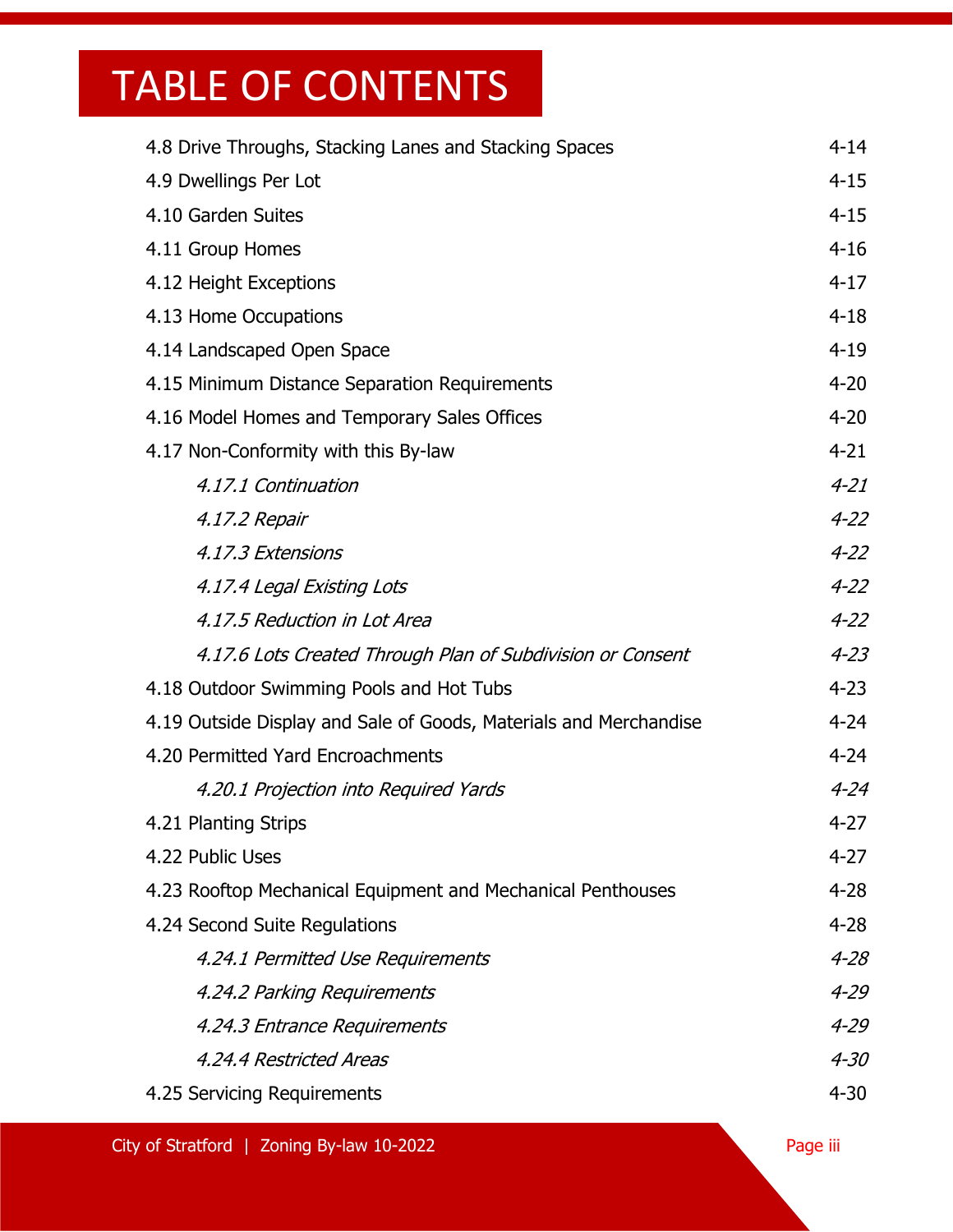| 4.26 Setbacks                                                           | $4 - 30$ |
|-------------------------------------------------------------------------|----------|
| 4.26.1 Required Setbacks                                                | $4 - 30$ |
| 4.26.2 Setback Dimension Considered a Required Yard                     | $4 - 31$ |
| 4.26.3 Street Widenings                                                 | $4 - 32$ |
| 4.26.4 Established Building Lines in Residential and MUR Zones          | $4 - 32$ |
| 4.26.5 Exterior Side Yard                                               | $4 - 33$ |
| 4.26.6 Front Yard Setbacks for Specific Streets                         | $4 - 33$ |
| 4.27 Shipping Containers                                                | $4 - 34$ |
| 4.28 Source Protection (Wellhead Protection Areas)                      | $4 - 34$ |
| 4.29 Upper Thames River Conservation Authority Regulated Area (Schedule |          |
| "A" Overlay)                                                            | $4 - 35$ |
| 4.30 Walkways                                                           | $4 - 37$ |
| 4.30.1 Location and Width                                               | $4 - 37$ |
| Section 5 – Parking and Loading Requirements                            | $5 - 1$  |
| 5.1 Minimum Parking Space Requirements                                  | $5 - 1$  |
| 5.1.1 Shared Parking Space Requirements for Mixed Use                   |          |
| Developments                                                            | $5-6$    |
| 5.1.2 Calculation of Required Parking Spaces                            | $5 - 7$  |
| 5.2 Parking Space Dimensions and Requirements                           | $5-8$    |
| 5.3 Driveway, Parking Aisle and Parking Area Requirements               | $5 - 9$  |
| 5.3.1 Driveway and Parking Aisles Dimensions                            | 5-9      |
| 5.3.2 Location of Driveways, Parking Areas and Parking Aisles           | $5 - 11$ |
| 5.3.3 Access to Parking Areas and Parking Spaces                        | $5 - 15$ |
| 5.3.4 Surfacing of Parking Areas, Driveways and Loading Spaces          | $5 - 17$ |
| 5.3.5 Large Surface Parking Area Requirements                           | $5 - 18$ |
| 5.3.6 Maximum Number of Driveways                                       | $5 - 18$ |
| 5.3.7 Parking Provisions for Other Vehicles Associated with Residential |          |
| Uses                                                                    | $5 - 19$ |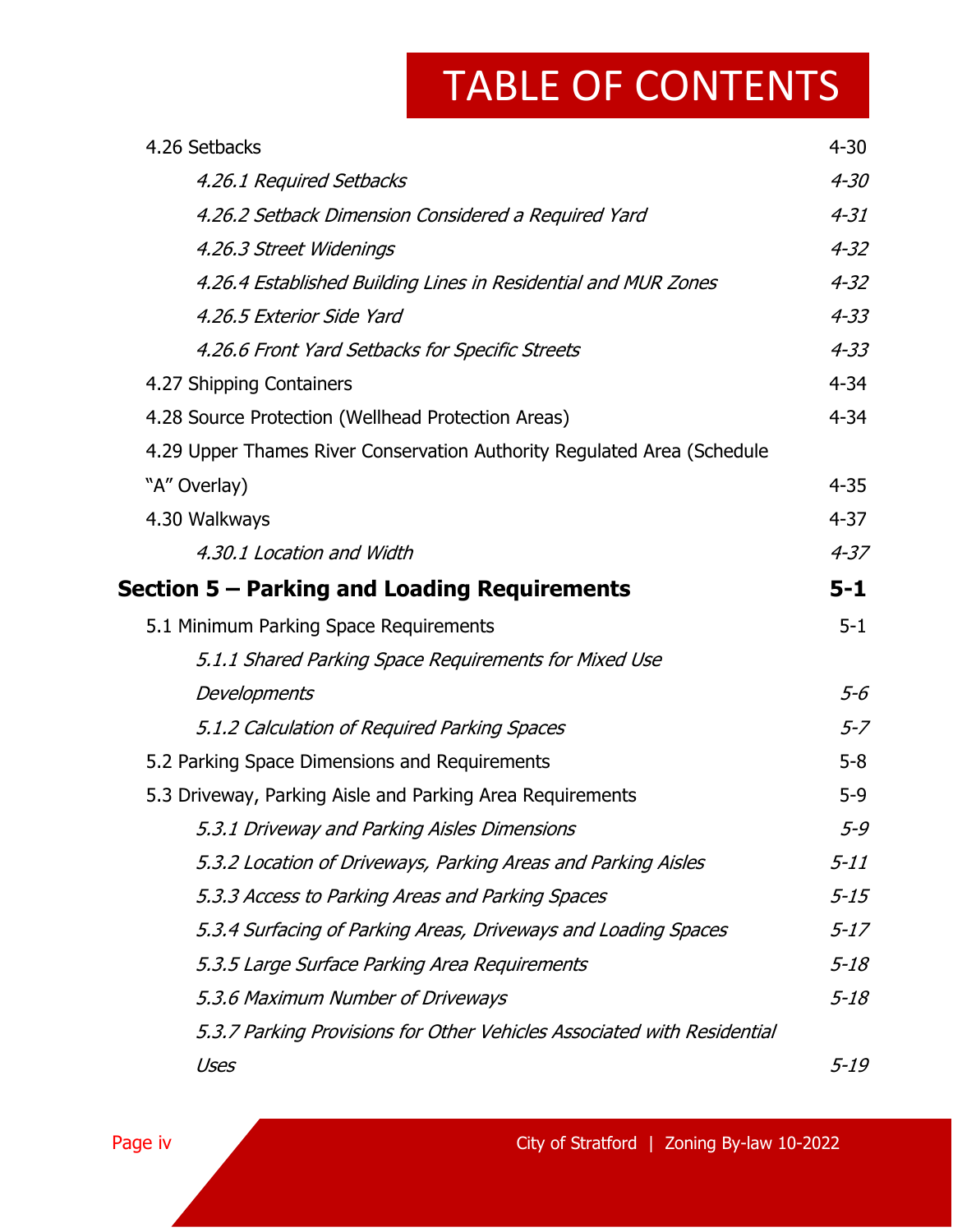| 5.3.8 Structured and Underground Parking Areas               | $5 - 20$ |
|--------------------------------------------------------------|----------|
| 5.3.9 Parking Shelters                                       | $5 - 21$ |
| 5.4 Barrier Free Parking Space Requirements                  | $5 - 21$ |
| 5.4.1 Minimum Barrier Free Parking Spaces                    | $5 - 21$ |
| 5.4.2 Calculation of Barrier Free Parking Spaces             | $5 - 22$ |
| 5.4.3 Barrier Free Parking Space Dimensions and Requirements | $5 - 23$ |
| 5.4.4 Minimum Loading Space Requirements                     | $5 - 24$ |
| 5.4.5 Calculation of Loading Spaces                          | $5 - 25$ |
| 5.4.6 Loading Space Dimensions and Requirements              | $5 - 25$ |
| 5.4.7 Location of Loading Spaces                             | $5 - 26$ |
| 5.4.8 Access to Loading Spaces                               | $5 - 26$ |
| 5.5 Bicycle Parking Requirements                             | $5 - 27$ |
| 5.5.1 Minimum Bicycle Parking Space Requirements             | $5 - 27$ |
| 5.5.2 Calculation of Bicycle Parking Spaces                  | $5 - 28$ |
| 5.5.3 Bicycle Parking Space Dimensions and Parking Area      |          |
| Requirements                                                 | $5 - 28$ |
| 5.5.4 Provision of Additional Bicycle Parking Spaces         | $5 - 29$ |
| 5.6 Central Business District Exemption                      | $5 - 29$ |
| Section 6 – Residential Zones                                | $6 - 1$  |
| 6.1 List of Applicable Zones                                 | $6 - 1$  |
| 6.2 Permitted Uses                                           | $6 - 1$  |
| 6.3 Special Use Regulations                                  | $6 - 3$  |
| 6.3.1 Residential First Density (R1) Zone                    | $6 - 3$  |
| 6.3.2 Residential Secondary Density (R2) Zone                | $6 - 3$  |
| 6.3.3 Residential Third Density (R3) Zone                    | $6 - 3$  |
| 6.3.4 Residential Fourth Density (R4) Zone                   | $6 - 3$  |
| 6.3.5 Residential Fifth Density (R5) Zone                    | $6 - 4$  |
| 6.3.6 Mixed Use Residential (MUR) Zone                       | $6 - 4$  |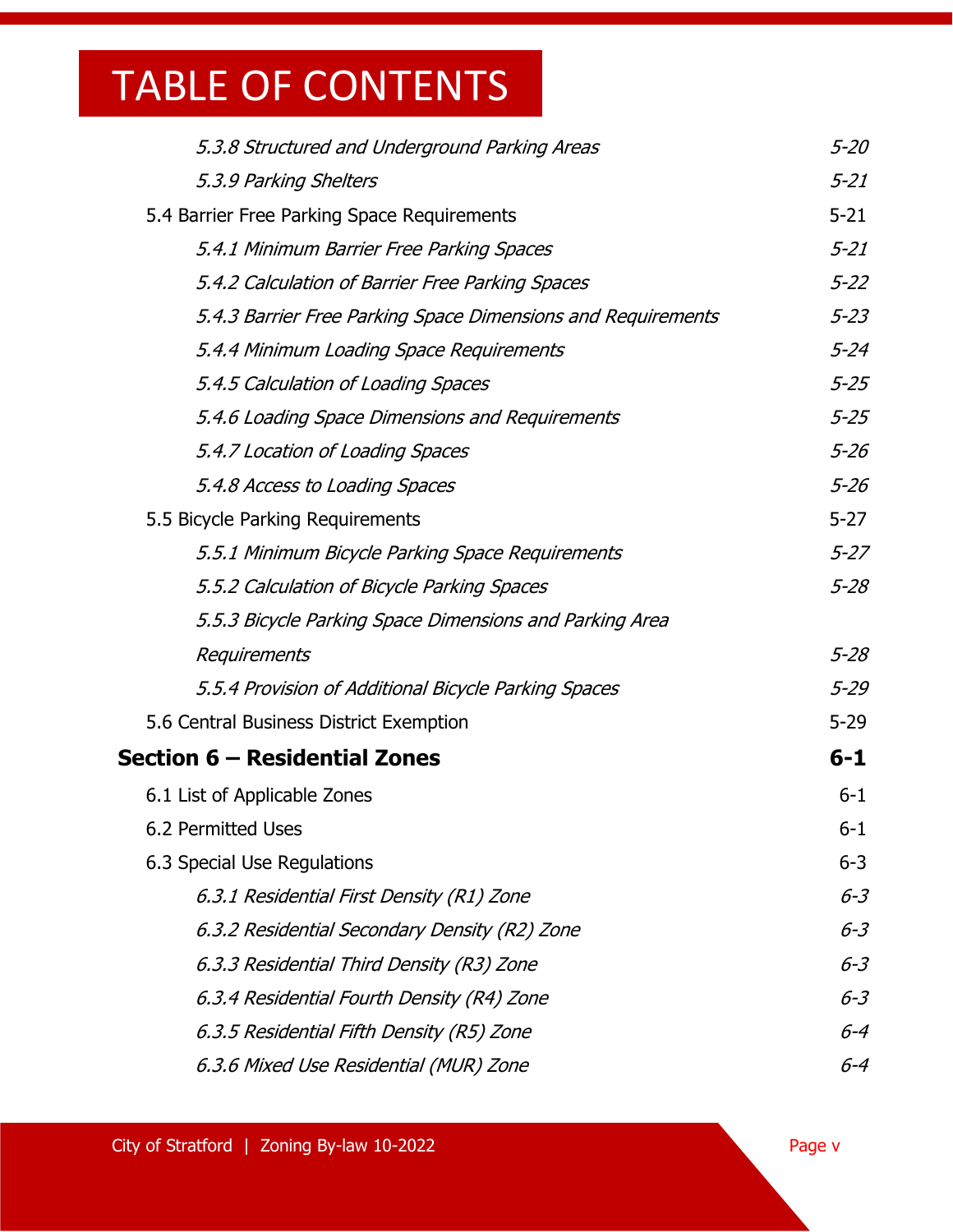| 6.4 General Use Regulations                   | $6 - 4$  |
|-----------------------------------------------|----------|
| 6.4.1 Residential First Density (R1) Zone     | $6 - 5$  |
| 6.4.2 Residential Secondary Density (R2) Zone | $6 - 7$  |
| 6.4.3 Residential Third Density (R3) Zone     | $6 - 10$ |
| 6.4.4 Residential Fourth Density (R4) Zone    | $6 - 14$ |
| 6.4.5 Residential Fifth Density (R5) Zone     | $6 - 16$ |
| Section 7 – Commercial Zones                  | $7 - 1$  |
| 7.1 List of Applicable Zones                  | $7 - 1$  |
| 7.2 Permitted Uses                            | $7 - 1$  |
| 7.3 Special Use Regulations                   | $7 - 4$  |
| 7.3.1 Neighbourhood Commercial (C1) Zone      | $7 - 4$  |
| 7.3.2 Highway Commercial (C2) Zone            | $7 - 4$  |
| 7.3.3 Central Commercial (C3) Zone            | $7 - 5$  |
| 7.3.4 Shopping Centre Commercial (C4) Zone    | $7 - 5$  |
| 7.3.5 Corridor Commercial (C5) Zone           | $7 - 5$  |
| 7.3.6 Gas Bars                                | $7 - 5$  |
| 7.4 General Use Regulations                   | $7 - 7$  |
| Section 8 – Grand Trunk Anchor District Zone  | $8 - 1$  |
| 8.1 List of Applicable Zones                  | $8 - 1$  |
| 8.2 Permitted Uses                            | $8 - 1$  |
| 8.3 Special Use Regulations                   | 8-4      |
| 8.3.1 Loading Spaces                          | $8 - 4$  |
| 8.3.2 Parking Rates                           | $8 - 4$  |
| 8.3.3 Shared Parking                          | $8 - 4$  |
| 8.4 General Use Regulations                   | $8 - 5$  |
| Section 9 - Industrial Zones                  | $9 - 1$  |
| 9.1 List of Applicable Zones                  | $9 - 1$  |
| 9.2 Permitted Uses                            | $9 - 1$  |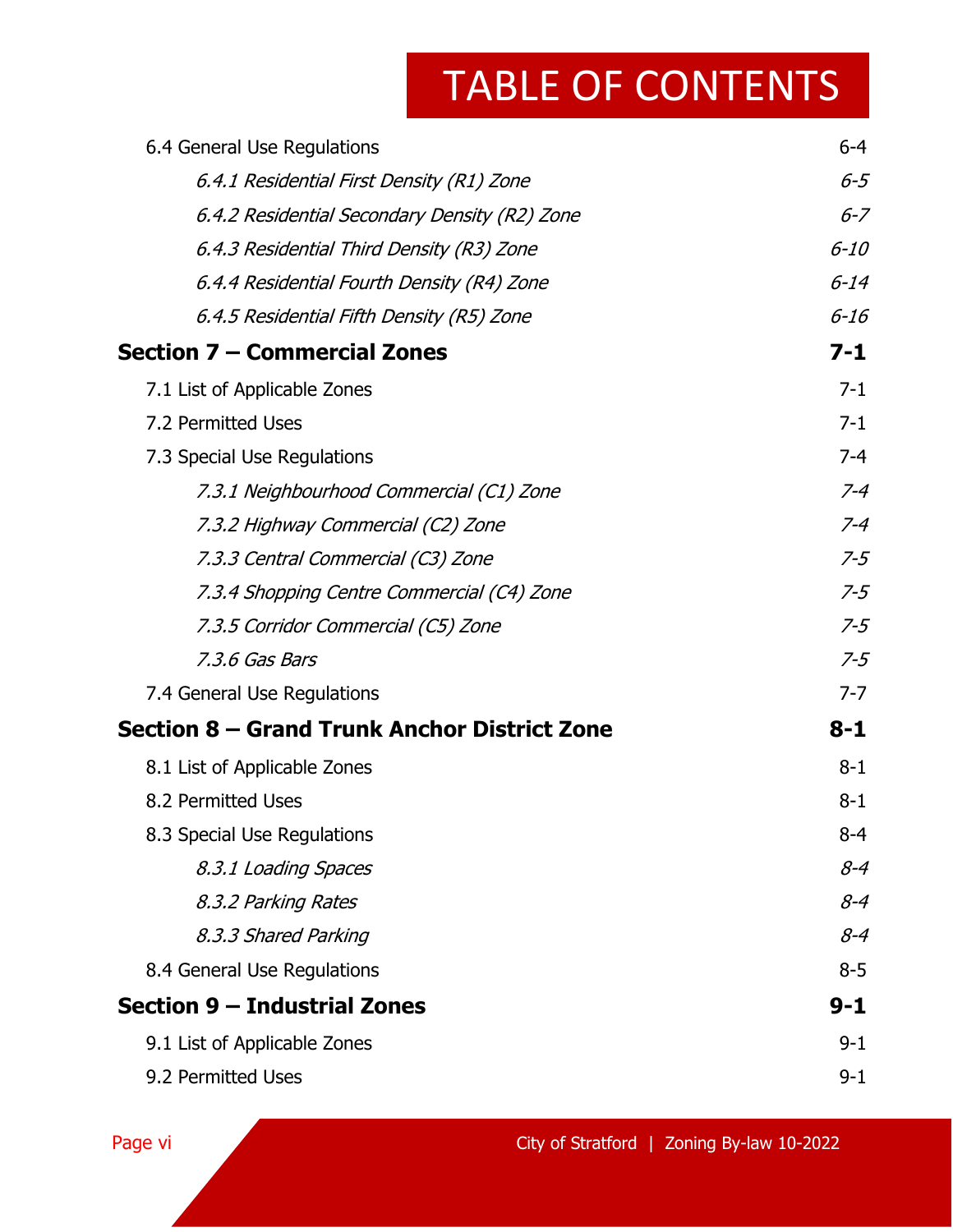| 9.3 Special Use Regulations                   | $9 - 3$  |
|-----------------------------------------------|----------|
| 9.3.1 Prime Industrial (I1) Zone              | $9 - 3$  |
| 9.3.2 General Industrial (I2) Zone            | $9 - 4$  |
| 9.3.3 Secondary Industrial (13) Zone          | $9 - 5$  |
| 9.3.4 Factory District (14) Zone              | $9 - 5$  |
| 9.4 General Use Regulations                   | $9 - 6$  |
| Section 10 - Institutional Zones              | $10 - 1$ |
| 10.1 List of Applicable Zones                 | $10-1$   |
| 10.2 Permitted Uses                           | $10-1$   |
| 10.3 Special Use Regulations                  | $10-2$   |
| 10.3.1 Institutional Community (IN1) Zone     | $10 - 2$ |
| 10.3.2 Institutional Neighbourhood (IN2) Zone | $10 - 2$ |
| 10.4 General Use Regulations                  | $10-3$   |
| Section 11 - Theatre District Zone            | $11 - 1$ |
| 11.1 List of Applicable Zones                 | $11 - 1$ |
| 11.2 Permitted Uses                           | $11 - 1$ |
| 11.3 Special Use Regulations                  | $11 - 1$ |
| 11.3.1 Theatre District Zone                  | $11 - 1$ |
| 11.4 General Use Regulations                  | $11-2$   |
| Section 12 – Parks and Open Space Zones       | 12-1     |
| 12.1 List of Applicable Zones                 | $12 - 1$ |
| 12.2 Permitted Uses                           | $12 - 1$ |
| 12.3 Special Use Regulations                  | $12 - 1$ |
| 12.3.1 Parks (P) Zone                         | $12 - 1$ |
| 12.3.2 Open Space (OS) Zone                   | $12 - 1$ |
| 12.4 General Use Regulations                  | $12 - 2$ |
| Section 13 – Agricultural Zone                | $13 - 1$ |
| 13.1 List of Applicable Zones                 | $13 - 1$ |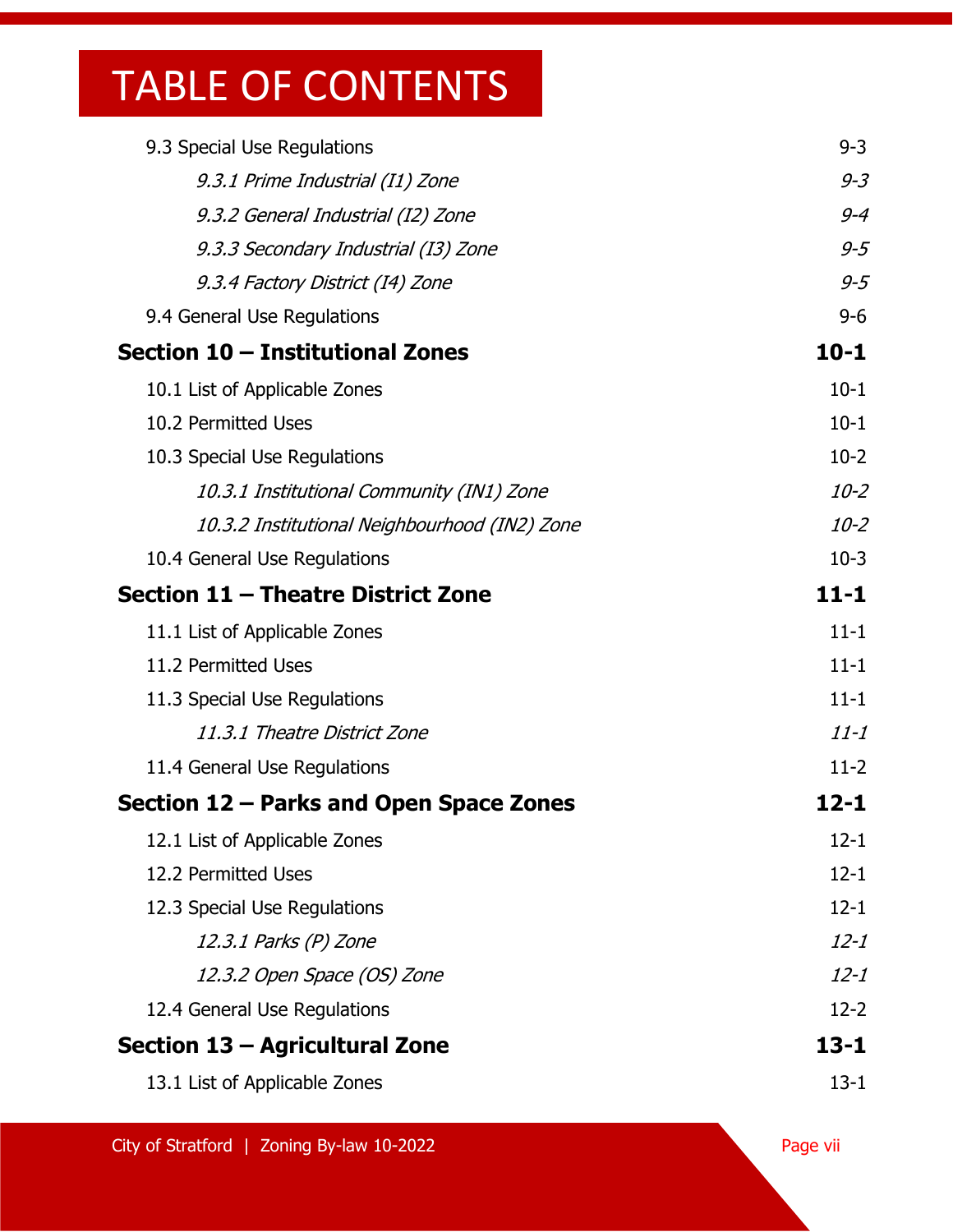| 13.2 Permitted Uses                          | $13 - 1$  |
|----------------------------------------------|-----------|
| 13.3 Special Use Regulations                 | $13 - 2$  |
| 13.3.1 Agricultural (A) Zone                 | $13 - 2$  |
| 13.4 General Use Regulations                 | $13 - 4$  |
| Section 14 – Urban Reserve Zone              | $14 - 1$  |
| 14.1 List of Applicable Zones                | $14-1$    |
| 14.2 Permitted Uses                          | $14-1$    |
| 14.3 Special Use Regulations                 | $14-1$    |
| 14.3.1 Urban Reserve (UR) Zone               | $14 - 1$  |
| 14.4 General Use Regulations                 | $14-2$    |
| Section 15 – Zone Exceptions                 | $15 - 1$  |
| 15.1 Residential First Density (R1) Zone     | $15 - 1$  |
| 15.2 Residential Secondary Density (R2) Zone | $15 - 15$ |
| 15.3 Residential Third Density (R3) Zone     | 15-34     |
| 15.4 Residential Fourth Density (R4) Zone    | 15-39     |
| 15.5 Residential Fifth Density (R5) Zone     | 15-58     |
| 15.6 Mixed Use Residential (MUR) Zone        | 15-67     |
| 15.7 Neighbourhood Commercial (C1) Zone      | $15 - 71$ |
| 15.8 Highway Commercial (C2) Zone            | 15-74     |
| 15.9 Central Commercial (C3) Zone            | 15-87     |
| 15.10 Shopping Centre Commercial (C4) Zone   | 15-91     |
| 15.11 Corridor Commercial (C5) Zone          | 15-96     |
| 15.12 Grand Trunk Anchor District (AD) Zone  | 15-97     |
| 15.13 Prime Industrial (I1) Zone             | 15-98     |
| 15.14 General Industrial (I2) Zone           | 15-101    |
| 15.15 Secondary Industrial (I3) Zone         | 15-123    |
| 15.16 Factory District (I4) Zone             | 15-124    |
| 15.17 Institutional Community (IN1) Zone     | 15-126    |